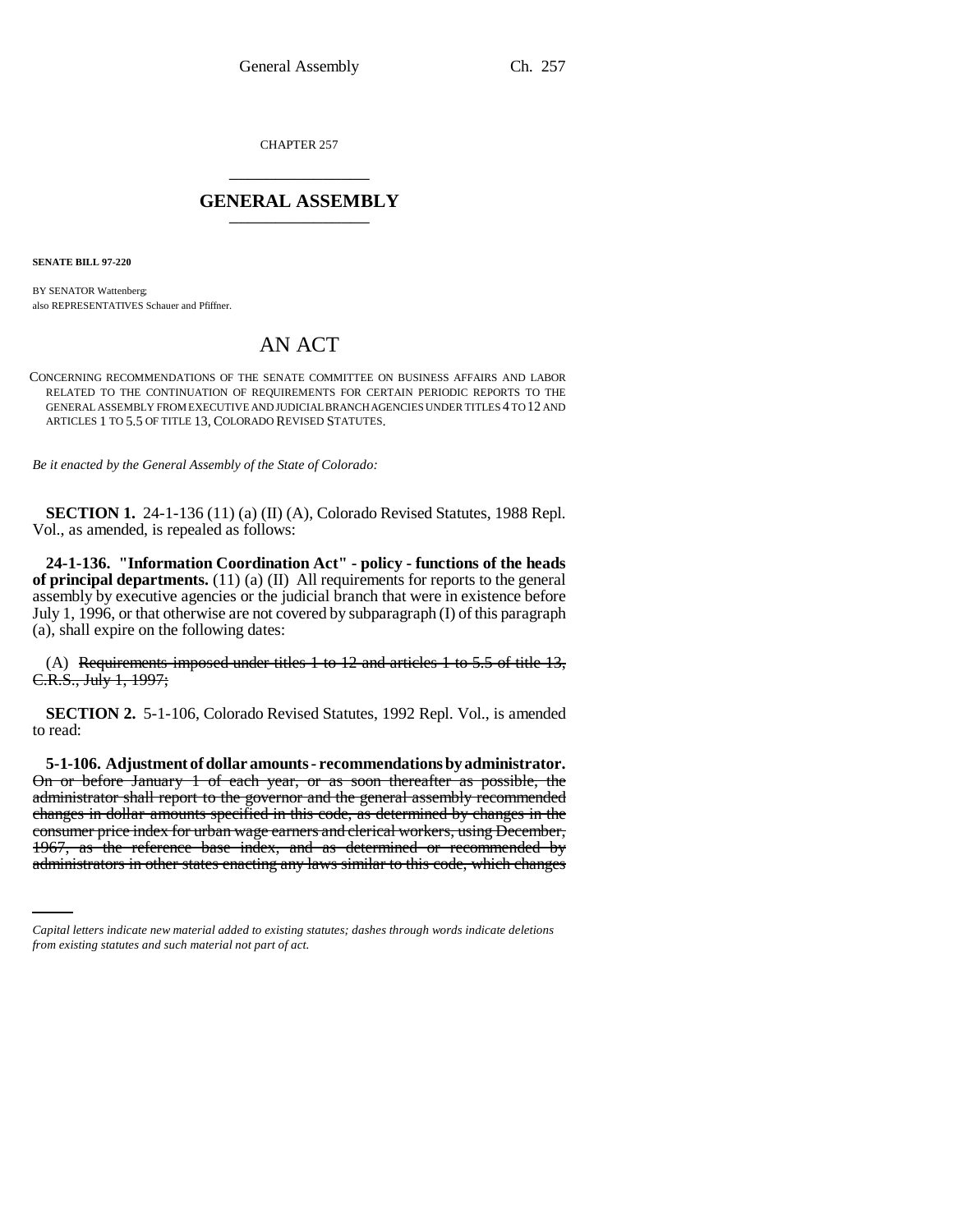in dollar amounts would maintain uniformity between this state and such other states enacting such similar laws.

**SECTION 3.** 5-6-104 (5), Colorado Revised Statutes, 1992 Repl. Vol., is amended to read:

**5-6-104. Powers of administrator; harmony with federal regulations; reliance on rules; duty to report.** (5) The administrator shall report to the commission annually on or before December 1 on the operation of his office, on his recommendations on adjustment of dollar amounts (section 5-1-106), on the use of consumer credit in the state, and on the problems of persons of small means obtaining credit from persons regularly engaged in extending sales or loan credit. For the purpose of making the report, the administrator is authorized to conduct research and make appropriate studies. The report shall include a description of the examination and investigation procedures and policies of his office, a statement of policies followed in deciding whether to investigate or examine the offices of credit suppliers subject to this code, a statement of the number and percentages of offices which are periodically investigated or examined, a statement of the types of consumer credit problems of both creditors and debtors which have come to his attention through his examinations and investigations and the disposition of them under existing law, a statement of the extent to which the rules of the administrator pursuant to this code are not in harmony with the regulations prescribed by the board of governors of the federal reserve system pursuant to the "Federal Consumer Credit Protection Act" or the rules of administrators in other jurisdictions which enact the "Uniform Consumer Credit Code" (including any adjustment of dollar amounts) and the reasons for such variations, and a general statement of the activities of his office and of others to promote the purposes of this code. The report shall not identify the creditors against whom action is taken by the administrator. Upon review of the administrator's annual report, the commission shall transmit such report on or before January 1 to the governor and the general assembly.

**SECTION 4.** 5-6-402 (2), Colorado Revised Statutes, 1992 Repl. Vol., is repealed as follows:

**5-6-402. Commission rules - quorum - meetings - annual report - review and** amend rules and regulations of administrator. (2) In addition to the information required to be reported annually to the governor and the general assembly pursuant to section 5-6-104 (5), the commission's annual report shall contain a summary of the minutes of the meetings held during the year, the commission's legislative recommendations, a summary of violations of this code and any action taken thereon, and such other data and information as may be deemed necessary or appropriate. Each member of the commission shall have unrestricted access to all records of the administrator.

**SECTION 5.** 8-1-107 (2) (j), Colorado Revised Statutes, 1986 Repl. Vol., is repealed as follows:

**8-1-107. Powers and duties of director.** (2) In addition to any other duties prescribed by law, the director has the duty and the power to:

(j) Prepare and transmit annually, in the form and manner prescribed by the heads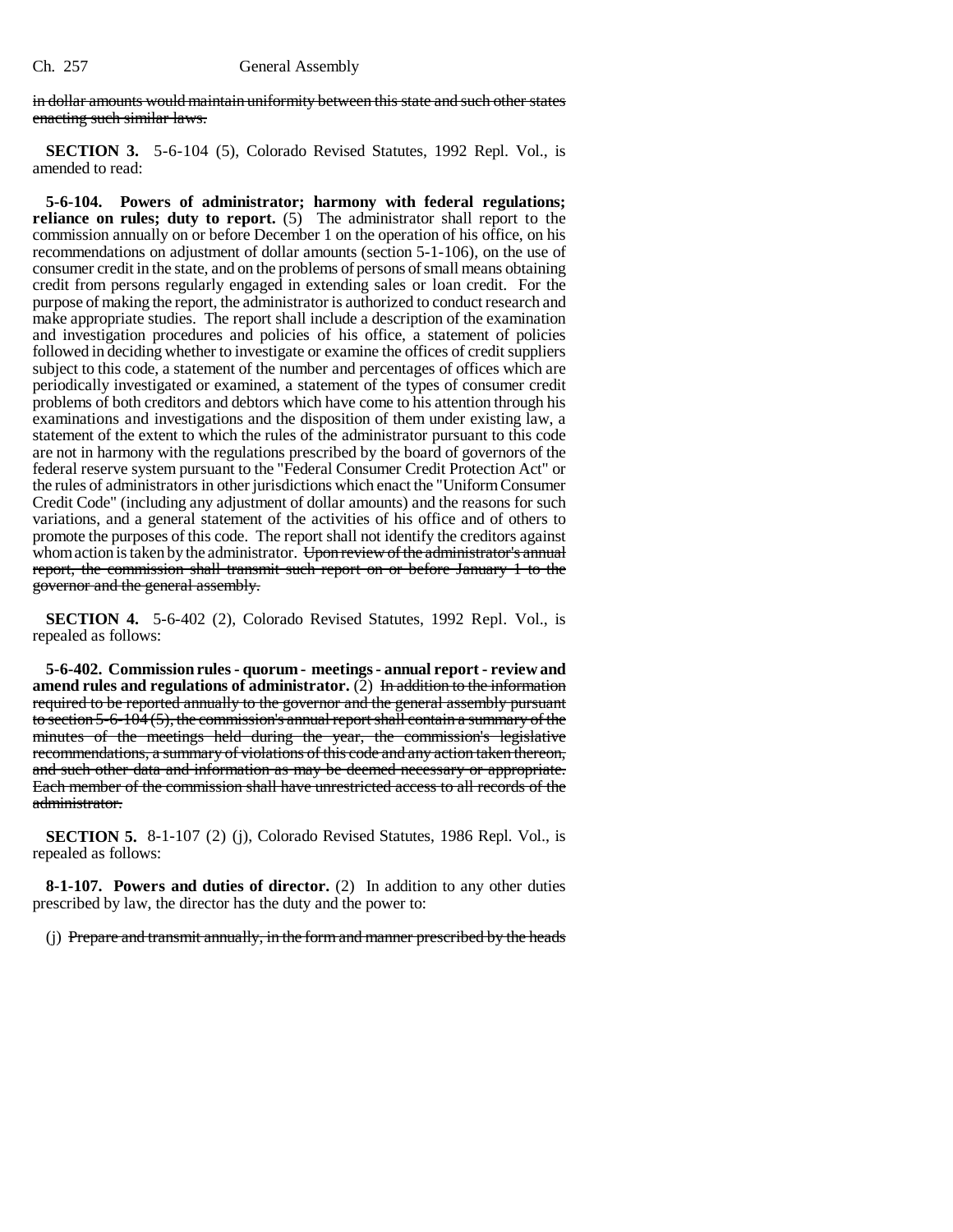General Assembly Ch. 257

of the principal departments pursuant to the provisions of section 24-1-136, C.R.S., a report accounting to the governor and the general assembly for the efficient discharge of all responsibilities assigned by law or directive to the division, and to prepare and transmit such reports as from time to time may be required as part of any federal grant-in-aid safety, health, and statistical program authorized by act of congress;

**SECTION 6.** 8-14.5-107.5 (2) (a), Colorado Revised Statutes, 1986 Repl. Vol., as amended, is repealed as follows:

**8-14.5-107.5. Workplace safety programs - study by commissioner - report to general assembly for consideration in 1994 regular session.** (2) (a) The commissioner shall report the findings of the study undertaken pursuant to subsection (1) of this section and any proposed legislation to implement conclusions thereof to the general assembly by January 1, 1994, for purposes of consideration by the general assembly during the 1994 regular session. Such report shall specifically provide the general assembly with recommendations for improving the participation and effective implementation of workplace safety, risk management, and cost containment programs by insurers for the purpose of reducing both overall costs of on-site job injuries and workers' compensation insurance premiums.

**SECTION 7.** 8-20-103 (1), Colorado Revised Statutes, 1986 Repl. Vol., is repealed as follows:

**8-20-103. Inspector's report - publications.** (1) The state inspector of oils shall prepare and transmit annually, in the form and manner prescribed by the heads of the principal departments pursuant to the provisions of section 24-1-136, C.R.S., a report accounting to the governor and the general assembly for the efficient discharge of all responsibilities assigned by law or directive to the inspector and the deputy inspectors.

**SECTION 8.** 8-20.5-202 (5), Colorado Revised Statutes, 1986 Repl. Vol., as amended, is repealed as follows:

**8-20.5-202. Duties of the state inspector of oils.** (5) The state inspector of oils shall submit to the general assembly no later than January 15 of each year a report specifically detailing violations and enforcement activities and United States environmental protection agency oversight.

**SECTION 9.** 8-43-304 (3), Colorado Revised Statutes, 1986 Repl. Vol., as amended, is amended to read:

**8-43-304. Violations - penalty - offset for benefits obtained through fraud.** (3) The director and each administrative law judge shall report to the division each time a penalty is imposed pursuant to this section. Each such report shall include the amount of the penalty, the name of the administrative law judge awarding the penalty, if applicable, and the name of the offending party. The director shall report to the general assembly on January 1 of each year on the information obtained from reports filed pursuant to this subsection (3).

**SECTION 10.** 8-44-113 (1) (b), Colorado Revised Statutes, 1986 Repl. Vol., as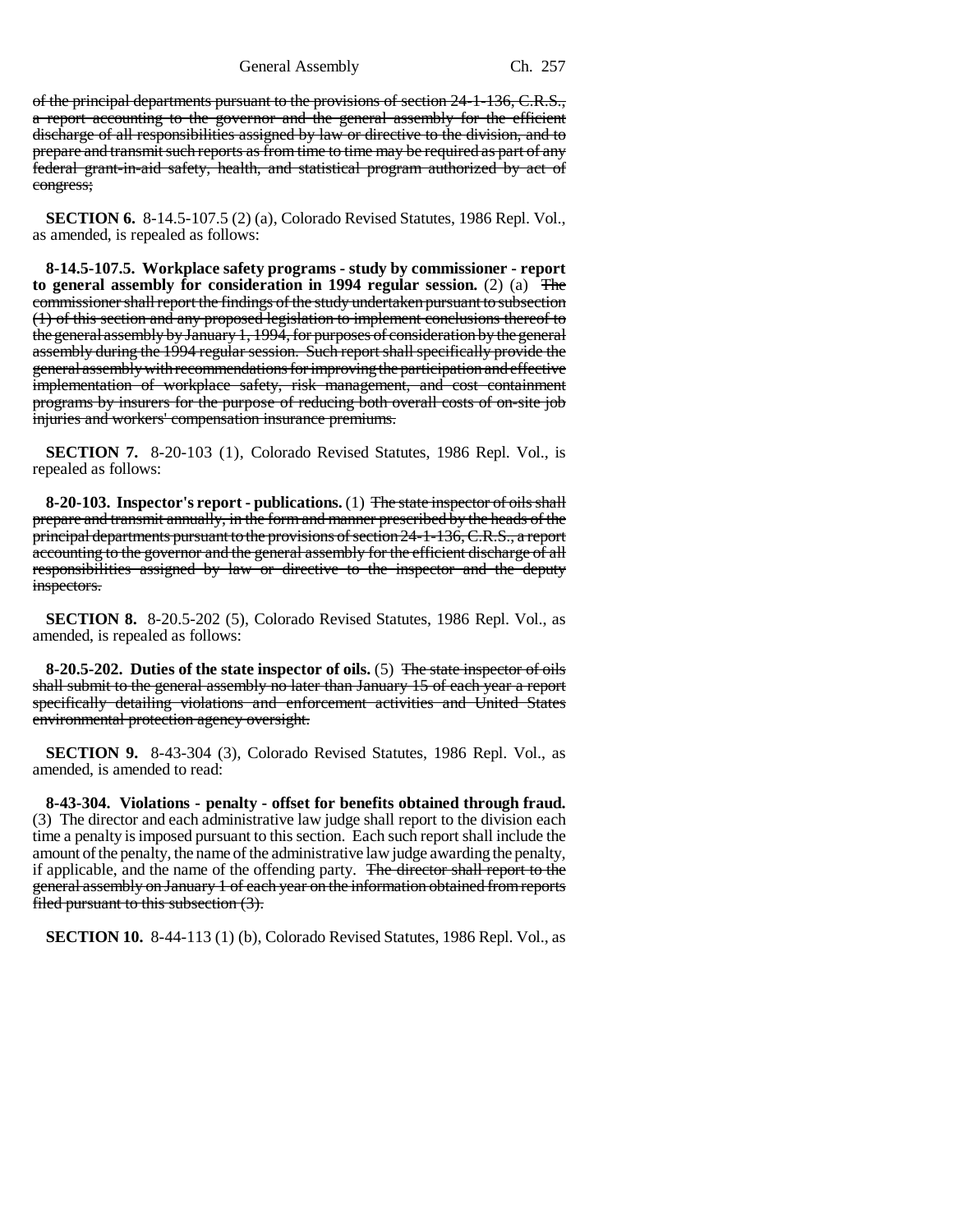amended, is repealed as follows:

**8-44-113. Data from insurance carriers and self-insured employers related to workers' compensation - studies related to workers' compensation system - repeal.** (1) (b) The data specified in paragraph (a) of this subsection (1) and data supplied by the executive director pursuant to subsection (4) of this section shall be collected by the commissioner of insurance, who shall report the results of the data collection to the general assembly within the first thirty days of each year commencing in January, 1993.

**SECTION 11.** 8-44-204 (6), Colorado Revised Statutes, 1986 Repl. Vol., as amended, is amended to read:

**8-44-204. Public entities - self-insurance authorized for workers' compensation - pooled insurance.** (6) Each self-insurance pool for public entities created in this state shall file, with the commissioner of insurance on or before March 30 of each year, a written report in a form prescribed by the commissioner, signed and verified by its chief executive officer as to its condition. Such report shall include a detailed statement of assets and liabilities, the amount and character of the business transacted, and the moneys reserved and expended during the year. All such reports shall be transmitted to the governor and the general assembly.

**SECTION 12.** 8-44-205 (5), Colorado Revised Statutes, 1986 Repl. Vol., as amended, is amended to read:

**8-44-205. Employers - self-insurance pools authorized for workers' compensation.** (5) Each self-insurance pool for employers created in this state shall file with the commissioner of insurance, on or before March 30 of each year, a written report in a form prescribed by the commissioner, signed and verified by its chief executive officer as to its condition. Such report shall include a detailed statement of assets and liabilities, the amount and character of the business transacted, and the moneys reserved and expended during the year. All such reports shall be transmitted to the governor and the general assembly.

**SECTION 13.** 8-45-121 (2), Colorado Revised Statutes, 1986 Repl. Vol., as amended, is amended to read:

**8-45-121. Visitation of fund by commissioner of insurance - annual audit examination.** (2) An annual audit of said fund shall be made by an auditor or firm of auditors, having the necessary specialized knowledge and experience, retained by the state auditor with the consultation and advice of the manager and the commissioner of insurance. The cost of such audit and examination shall be borne by the fund. Following the state auditor's examination of the report of such audit, the state auditor shall transmit it, together with any comments and recommendations, to the governor, the general assembly, the executive director of the department of labor and employment, and the manager.

**SECTION 14.** 8-45-122, Colorado Revised Statutes, 1986 Repl. Vol., as amended, is repealed as follows:

**8-45-122. Annual report.** The manager shall submit an annual report to the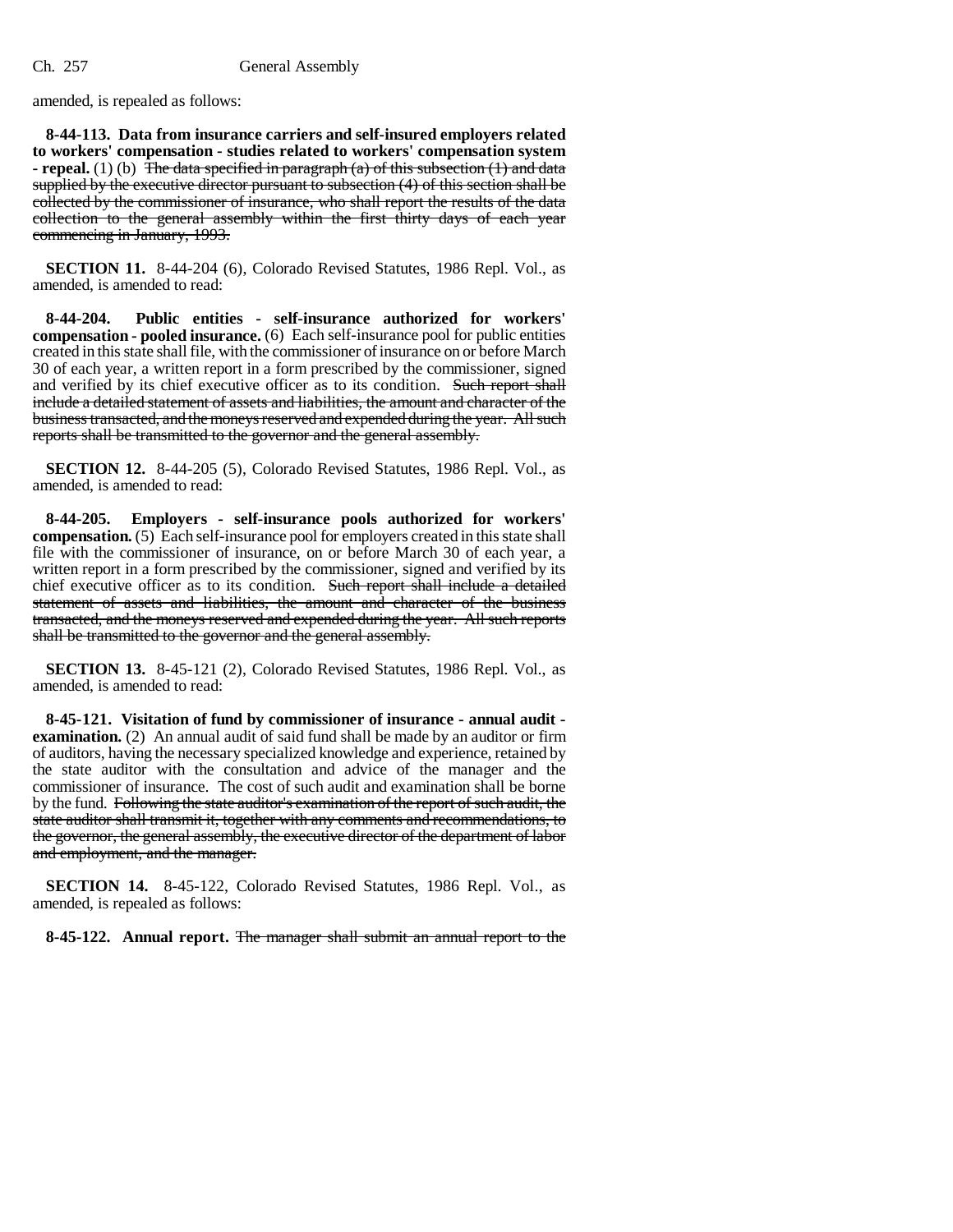governor and the joint budget committee of the general assembly reporting on the business operations, resources, and liabilities of the Colorado compensation insurance authority fund.

**SECTION 15.** 8-46-102 (3) (b), Colorado Revised Statutes, 1986 Repl. Vol., as amended, is amended to read:

**8-46-102. Funding for subsequent injury fund and major medical insurance fund - legislative declaration.** (3) (b) For the purpose of determining the proper allocation of the surcharge and making the estimates contemplated in paragraph (a) of this subsection (3), the director shall contract for the services of qualified private actuaries. The director shall report such determinations and estimates to the general assembly on or before January 1 of each year.

**SECTION 16.** 8-46-107, Colorado Revised Statutes, 1986 Repl. Vol., as amended, is repealed as follows:

**8-46-107. Report to general assembly and governor.** On or before March 10, 1993, and annually thereafter until the fund ceases to pay benefits, the director shall report to the general assembly and to the governor on the number of persons receiving benefits from the fund and the total amount of benefits paid as of December 31 of the preceding year. A statement from an independent actuary, retained by the division for such purpose, as to the reserves in the fund and the adequacy of such reserves, shall accompany each such report.

**SECTION 17.** 8-46-109 (3), Colorado Revised Statutes, 1986 Repl. Vol., as amended, is amended to read:

**8-46-109. Legislative declaration - claims management - transfer of portfolio.** (3) On or before January 1, 1995, the executive director of the department of labor and employment shall submit a detailed proposal to the members of the house and senate business affairs and labor committees regarding a request for proposals to effectuate a portfolio transfer of present and future claims of the subsequent injury fund and its future liability to a private insurance carrier. Following review by said committees and the incorporation of any changes required thereby, the executive director shall proceed to accept proposals for such transfer subject to all applicable laws and rules governing state bids and procurements. The executive director shall report the results of the request for proposals to the general assembly immediately upon completion of the process.

**SECTION 18.** 8-47-111 (2), Colorado Revised Statutes, 1986 Repl. Vol., as amended, is amended to read:

**8-47-111. Division efforts to ensure employer compliance with workers' compensation coverage requirements - legislative declaration.** (2) In order to implement the declaration in subsection (1) of this section, the division shall develop, by January 1, 1995, a procedure for verifying whether or not all employers doing business in the state of Colorado comply with the requirements of article 44 of this title. This procedure shall include, but is not limited to, cross-referencing employer records of the division of employment and training and the division of workers' compensation. Upon identifying employers that are not in compliance with article 44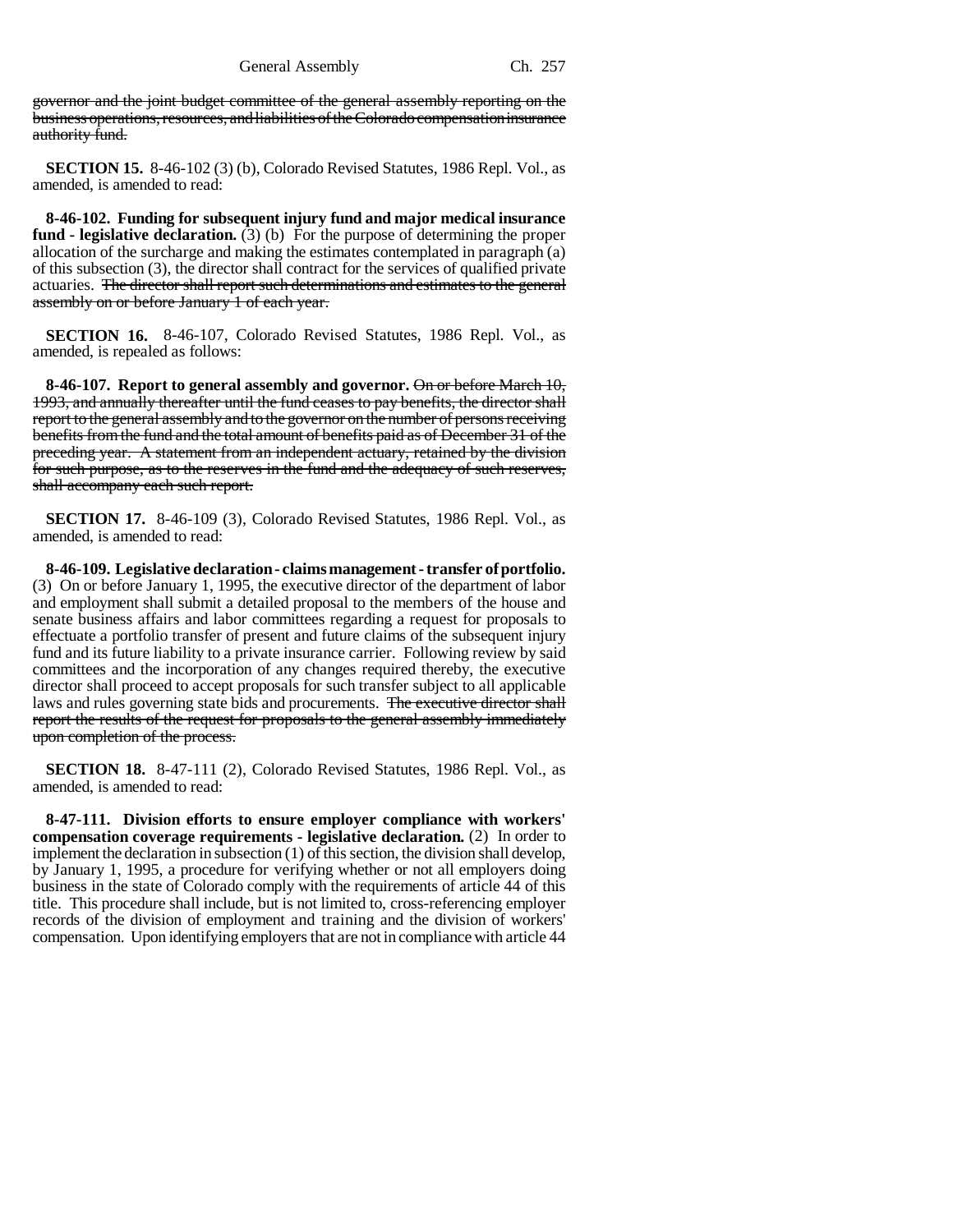## Ch. 257 General Assembly

of this title, the division, with the assistance and cooperation of the attorney general, shall use all available means under articles 40 to 47 of this title to ensure compliance. Every insurance carrier authorized to transact business in this state, including the Colorado compensation insurance authority, which insures employers against liability for compensation under the provisions of articles 40 to 47 of this title, shall furnish the division, upon request, all information required by it to accomplish the purposes of this section. The division shall file a report on the implementation of this section with the business affairs and labor committees of the senate and the house of representatives by January 31, 1995.

**SECTION 19.** 9-4-109 (2.5), Colorado Revised Statutes, 1986 Repl. Vol., as amended, is repealed as follows:

**9-4-109. Fees for boiler and pressure vessel inspection certificates.** (2.5) On or before December 1, 1992, and annually thereafter, the state treasurer shall report to the joint budget committee and to the state auditor the amount of unappropriated moneys remaining in the boiler inspection fund created in subsection (4) of this section.

**SECTION 20.** 10-1-108 (6) and (16) (d), Colorado Revised Statutes, 1994 Repl. Vol., are repealed as follows:

**10-1-108. Duties of commissioner - reports - publications - fees - disposition of funds - adoption of rules.** (6) The commissioner shall prepare and transmit annually in the form and manner prescribed by the heads of the principal departments pursuant to the provisions of section 24-1-136, C.R.S., a report accounting to the governor and the general assembly for the efficient discharge of all responsibilities assigned by law or directive to the division of insurance.

(16) (d) The commissioner shall make a recommendation to the general assembly and the governor on or before July 1, 1995, concerning the need, if any, for changes in legislation concerning the regulation of licensed provider networks or licensed individual providers, including limited service providers.

**SECTION 21.** 10-4-404 (4), Colorado Revised Statutes, 1994 Repl. Vol., is amended to read:

**10-4-404. Rate administration.** (4) It is the duty of the commissioner to maintain for at least six years by carrier all reports submitted by insurers pursuant to rules and regulations promulgated by the commissioner under this section. The commissioner shall consider these reports in determining the appropriateness of premium rates for various types of insurance in this state. Such reports shall be made available to the general assembly and to any interested insured, rating organization, or citizen; except that the commissioner may enter reasonable protective orders to require the confidentiality of proprietary or confidential information.

**SECTION 22.** 10-4-408 (5) (a), Colorado Revised Statutes, 1994 Repl. Vol., is amended to read:

**10-4-408. Rating organization - study of workers' compensation rates premium reductions - adoption of rules.** (5) (a) The commissioner shall organize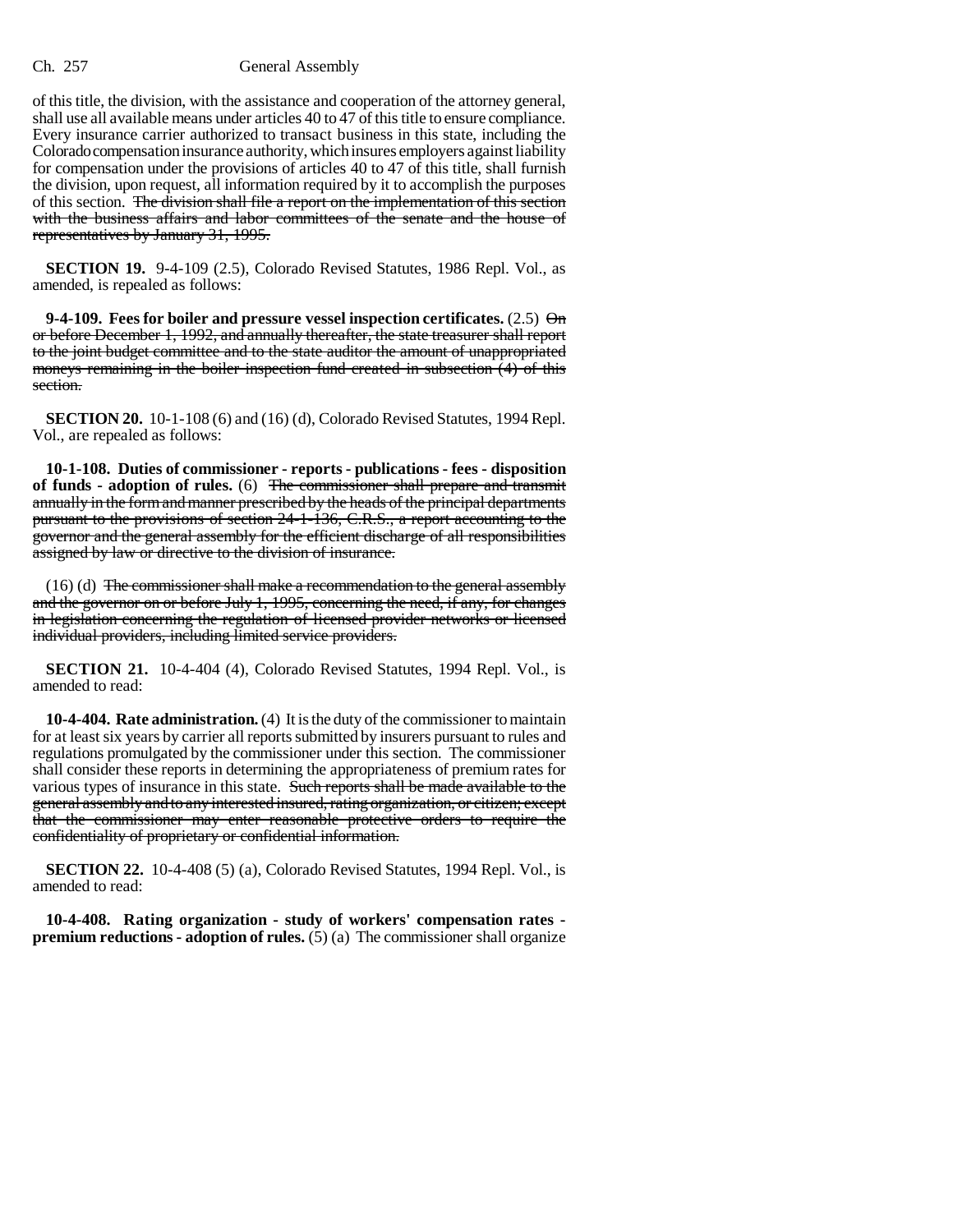General Assembly Ch. 257

a working group composed of representatives of employer and employee organizations, regulatory agencies, and the insurance industry including but not limited to representatives of businesses insured for worker's compensation in the state of Colorado and an insurance actuary to study issues concerning workers' compensation rates, including, but not limited to, definitions of excessive, inadequate, and discriminatory rates, profits, expenses, and loss-ratio standards for insurance companies, and powers the commissioner should have concerning the rate-setting process. A report shall be provided to the general assembly by October 1, 1990.

**SECTION 23.** 10-4-1308 (2), Colorado Revised Statutes, 1994 Repl. Vol., as amended, is amended to read:

**10-4-1308. Examinations - report to general assembly.** (2) On or before March 15, 1996, and annually thereafter, the commissioner shall report to the general assembly on the results of the plan established by this part 13. Such report shall include the commissioner's recommendations for continuation or termination of the association, or establishment of a permanent residual market mechanism to insure Colorado employers against liability under the federal coal mine safety and health act, or both. Such report shall also evaluate options for such a mechanism, including a requirement for the Colorado compensation insurance authority to accept Colorado black lung risks, an exclusively self-funding joint underwriting association, a group self-insurance plan, and an assigned risk plan. The evaluation shall include information on the administrative costs of operating a free-standing residual market mechanism as well as the need for rate adjustments necessary to make such mechanism entirely self-sustaining.

**SECTION 24.** 10-8-510 (2), Colorado Revised Statutes, 1994 Repl. Vol., is amended to read:

**10-8-510. Plan - examination - board - financial report.** (2) The financial status of the plan shall be subject to examination by the commissioner or his designee. Such examinations shall be conducted at least once every three years beginning January 1, 1994. The commissioner shall transmit a copy of the results of such examinations to the general assembly by July 1 of the year in which the examination is conducted.

**SECTION 25.** 10-16-120 (1), Colorado Revised Statutes, 1994 Repl. Vol., as amended, is amended to read:

**10-16-120. Legislative review of requirements for guaranteed issue of basic and standard health benefit plans.** (1) During the regular session of the general assembly in the year 2001, the legislative council of the general assembly shall conduct a review of the operation of requirements contained in section 10-16-105 for small employer carriers to issue basic and standard health benefit plans. Such review shall consider, but not be limited to, the effect of such requirement on the availability and affordability of health care coverage to residents of Colorado. As a result of the review required by this subsection (1), the legislative council may recommend to the general assembly any legislation determined to be necessary based on such review. The legislative council shall report the results of the review conducted pursuant to this subsection (1) to the senate and house of representatives by March 15, 2001.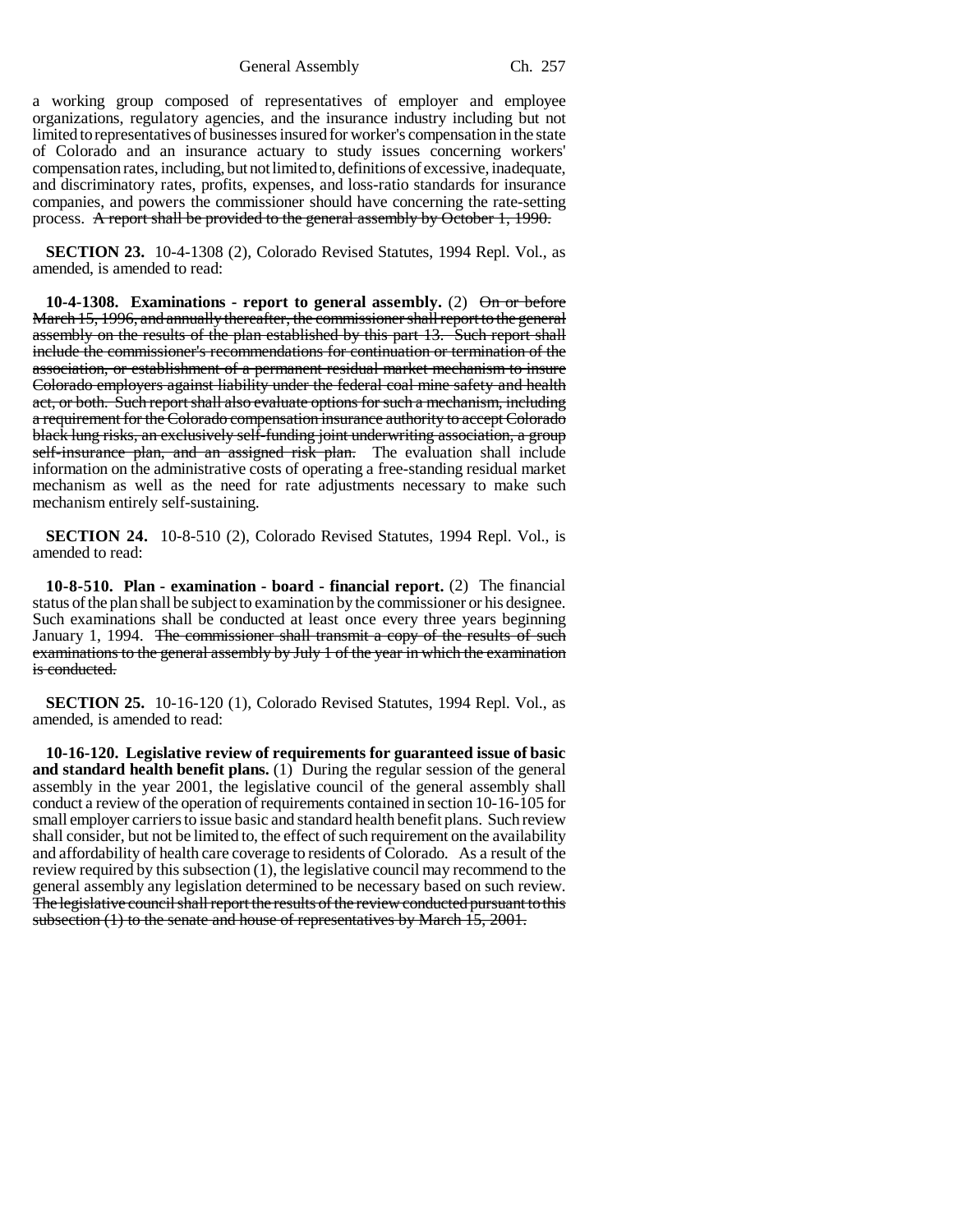**SECTION 26.** 10-21-104 (2), Colorado Revised Statutes, 1994 Repl. Vol., is repealed as follows:

**10-21-104. Demonstration programs.** (2) On or before November 30, 1993, and each year thereafter so long as the demonstration programs shall be in place, the department of health care policy and financing shall report as to the results of the demonstration programs to the house and senate committees on health, environment, welfare, and institutions.

**SECTION 27.** 12-36-104 (2), Colorado Revised Statutes, 1991 Repl. Vol., as amended, is repealed as follows:

**12-36-104. Powers and duties of board.** (2) The president of the board shall prepare and transmit annually, in the form and manner prescribed by the heads of principal departments pursuant to the provisions of section 24-1-136, C.R.S., a report accounting to the governor and the health, environment, welfare, and institutions committees of the house of representatives and senate of the general assembly for the efficient discharge of all responsibilities assigned by law or directive to the board. The list of licensees described in section 12-36-123 and any other material circulated in quantity outside the executive branch shall be issued in accordance with the provisions of section 24-1-136, C.R.S.

**SECTION 28.** 12-36-118 (4) (e), Colorado Revised Statutes, 1991 Repl. Vol., is repealed as follows:

**12-36-118.** Disciplinary action by board - immunity. (4) (e)  $\Theta$  or before December 1, 1988, and on or before each December 1 thereafter, the board shall submit to the general assembly a report describing the activities of the board for the previous fiscal year. Such report shall include, but need not be limited to, the following:

(I) The number of active cases or unresolved complaints which the board had as of the beginning of the fiscal year;

(II) The number of complaints or reports received pursuant to paragraph (b) of this subsection  $(4)$ ;

(III) The status of and actions taken on those complaints or cases during the year;

(IV) An analysis of all cases which were active during the year and which were not resolved within ninety days, to include the nature of the complaint, the reason for the delay past ninety days, the period of time required for each case for initial inquiry, investigation, and decision for referral to the attorney general, and the period of time required for the hearing and decision regarding any disciplinary action;

(V) Any other comments by the board which it deems to be relevant to its functioning.

**SECTION 29.** 12-41-125 (2) (g), Colorado Revised Statutes, 1991 Repl. Vol., is repealed as follows: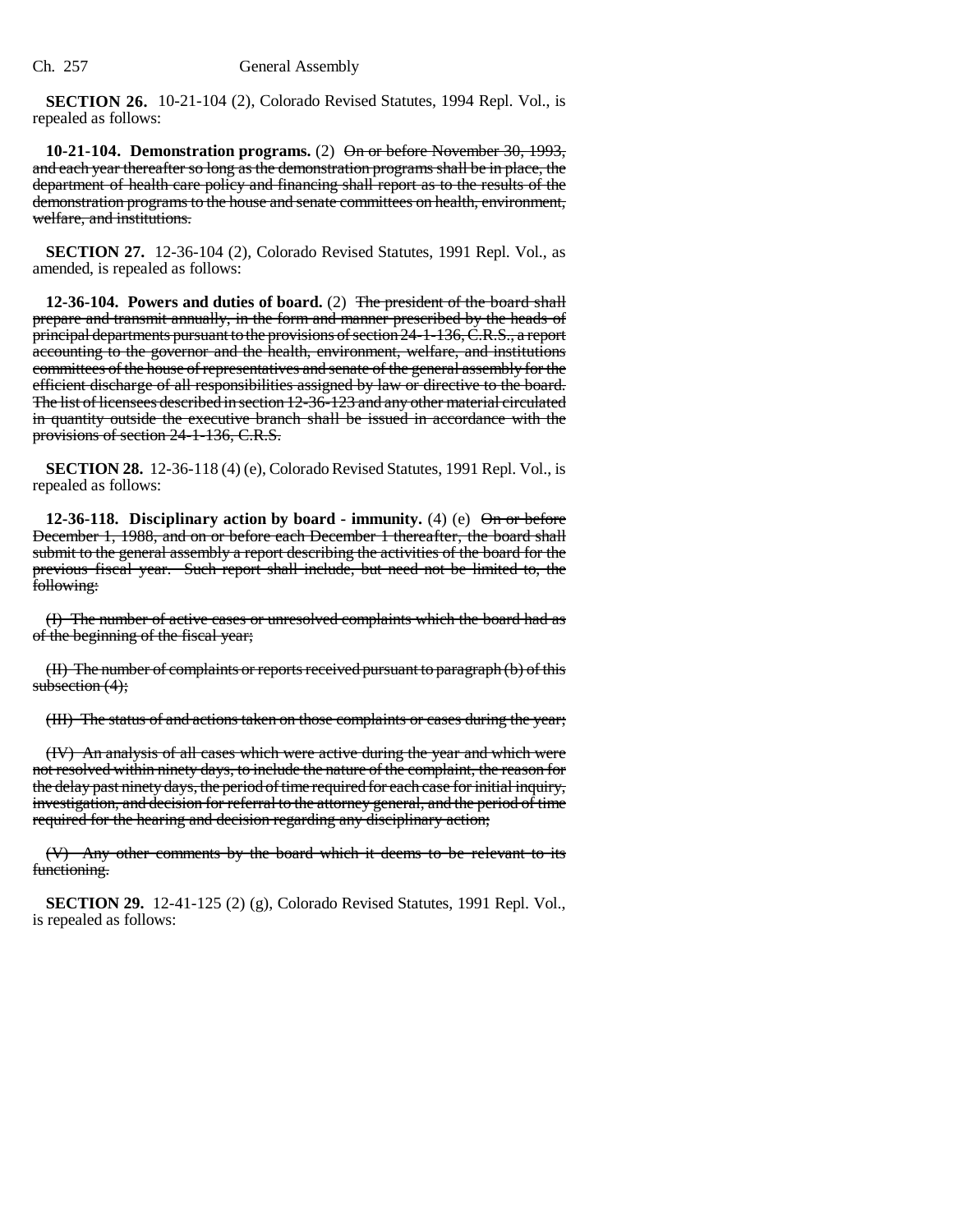**12-41-125. Powers and duties of director - reports - publications.** (2) In addition to any other powers and duties given the director by this article, the director shall have the following powers and duties:

(g) To prepare and transmit annually, in the form and manner prescribed by the heads of the principal departments pursuant to the provisions of section 24-1-136, C.R.S., a report accounting to the governor and the general assembly for the efficient discharge of all responsibilities assigned by law or directive to the director;

**SECTION 30.** 12-44-210.5, Colorado Revised Statutes, 1991 Repl. Vol., is repealed as follows:

**12-44-210.5. Review of standards and procedures.** Not later than January 1, 1990, the department shall submit to the general assembly a report evaluating existing statutes, regulations, enforcement procedures, appeal mechanisms, standardization, plan review procedures, and any other standards and procedures related to the regulation of food service establishments. This report shall contain recommendations on proposed modifications designed to improve the efficiency and effectiveness of the regulation program. Nothing in this section shall be construed to preclude implementation of acceptable changes prior to submission of the report.

**SECTION 31.** 12-46-105 (1) (e), Colorado Revised Statutes, 1991 Repl. Vol., is repealed as follows:

**12-46-105. Duties of state licensing authority.** (1) The state licensing authority shall:

(e) Prepare and transmit annually, in the form and manner prescribed by the heads of the principal departments pursuant to the provisions of section 24-1-136, C.R.S., a report accounting to the governor and the general assembly for the efficient discharge of all responsibilities assigned by law or directive to the state licensing authority;

**SECTION 32.** 12-47-105 (1) (e), Colorado Revised Statutes, 1991 Repl. Vol., is repealed as follows:

**12-47-105. Duties of state licensing authority.** (1) The state licensing authority shall:

(e) Report to the governor and the general assembly, as provided in section  $12-46-105(1)$  (e);

**SECTION 33.** 12-47.1-702 (2), Colorado Revised Statutes, 1991 Repl. Vol., is repealed as follows:

**12-47.1-702. Audits and annual reports.** (2) The commission and director shall make an annual report by March 1 of each year to the governor, the general assembly, the legislative audit committee, and the executive director which shall include a summary of the division's activities for the previous year, a statement of division revenues, expenses of the division, allocation of remaining revenues, and any recommendations for change in the statutes which the commission or director deems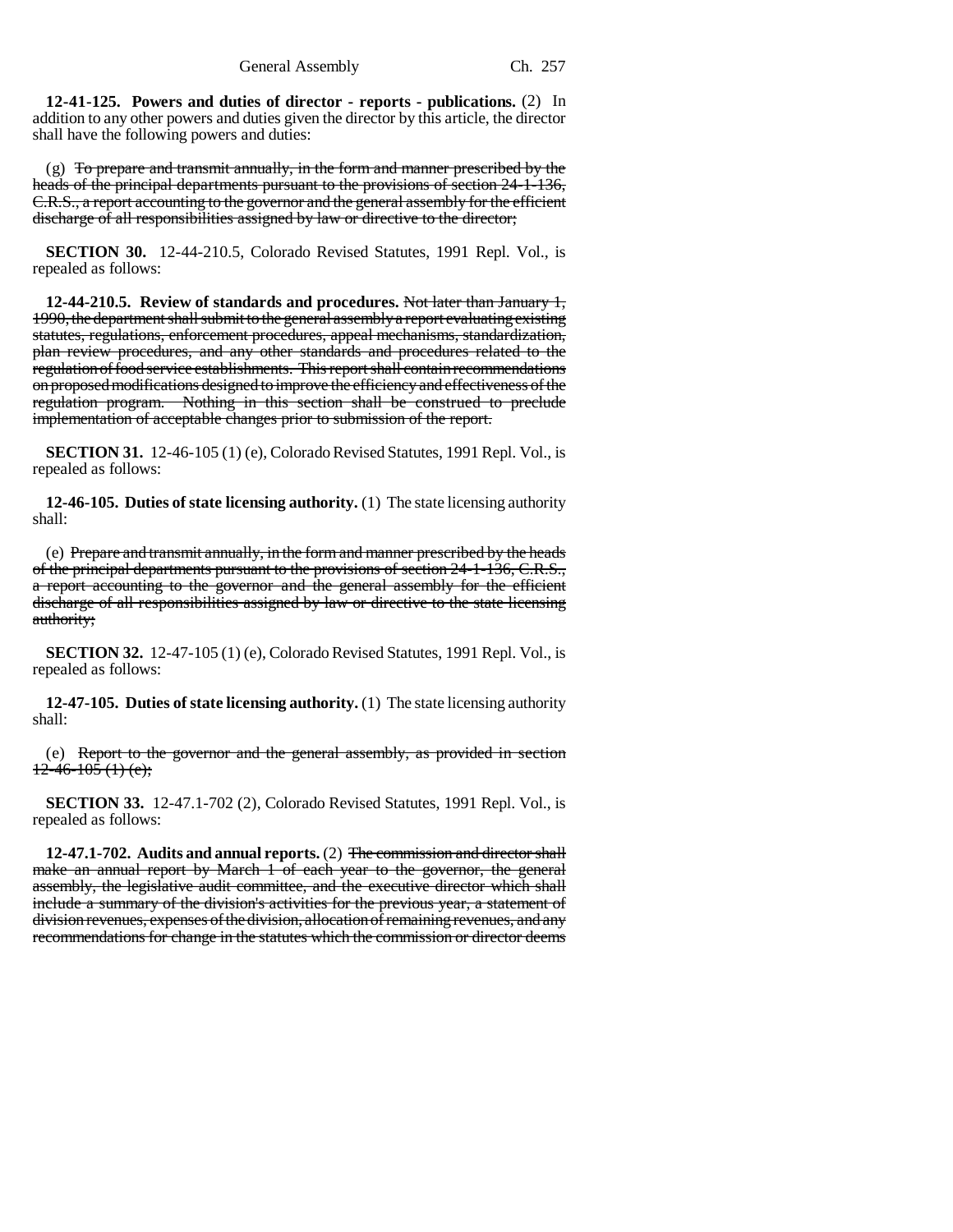necessary or desirable. The report shall be public.

**SECTION 34.** 12-47.1-1402 (4) (c), Colorado Revised Statutes, 1991 Repl. Vol., as amended, is repealed as follows:

**12-47.1-1402. Gaming impact task force - creation - duties.** (4) The task force has the power and duty to:

(c) Report to the commission, the governor, and the general assembly, on or before December 30, 1996, in accordance with section 24-1-136, C.R.S.

**SECTION 35.** 12-47.1-1501 (5), Colorado Revised Statutes, 1991 Repl. Vol., as amended, is amended to read:

**12-47.1-1501. Municipal limited gaming impact fund.** (5) Each city shall deposit its share of moneys from the fund into a special account for expenditures related to limited gaming impacts. The governing body of each city receiving moneys from the fund shall prepare an annual report to the joint budget committee of the general assembly concerning the purposes for which such moneys were expended during the preceding year and the relationship of such uses to the impacts of limited gaming. The annual report shall be submitted to the joint budget committee of the general assembly no later than July 1 of each year beginning July 1, 1995.

**SECTION 36.** 12-60-302 (2), Colorado Revised Statutes, 1991 Repl. Vol., as amended, is amended to read:

**12-60-302. Organization and officers - duties - representation.** (2) The commission shall maintain an office within the state and shall keep detailed records of all its meetings and of all the business transacted and of all the collections and disbursements. The commission shall prepare and transmit annually, in the form and manner prescribed by the heads of the principal departments pursuant to the provisions of section 24-1-136, C.R.S., a report accounting to the governor and the general assembly for the efficient discharge of all responsibilities assigned by law or directive to the commission. Publications of the commission circulated in quantity outside the executive branch shall be issued in accordance with the provisions of section 24-1-136, C.R.S.

**SECTION 37.** 13-3-102 (3), Colorado Revised Statutes, 1987 Repl. Vol., as amended, is repealed as follows:

**13-3-102. Surveys - conferences - reports.** (3) The chief justice shall, at the beginning of every regular session of the general assembly, submit a written report to the governor and to the judiciary committees of both houses of the general assembly. Such report shall contain a review of the condition of the dockets and the business of the supreme court and the other courts of record, and such other information and recommendations concerning the administration of the courts as the chief justice deems appropriate.

**SECTION 38.** 13-3-108 (2) and (3), Colorado Revised Statutes, 1987 Repl. Vol., are amended to read: